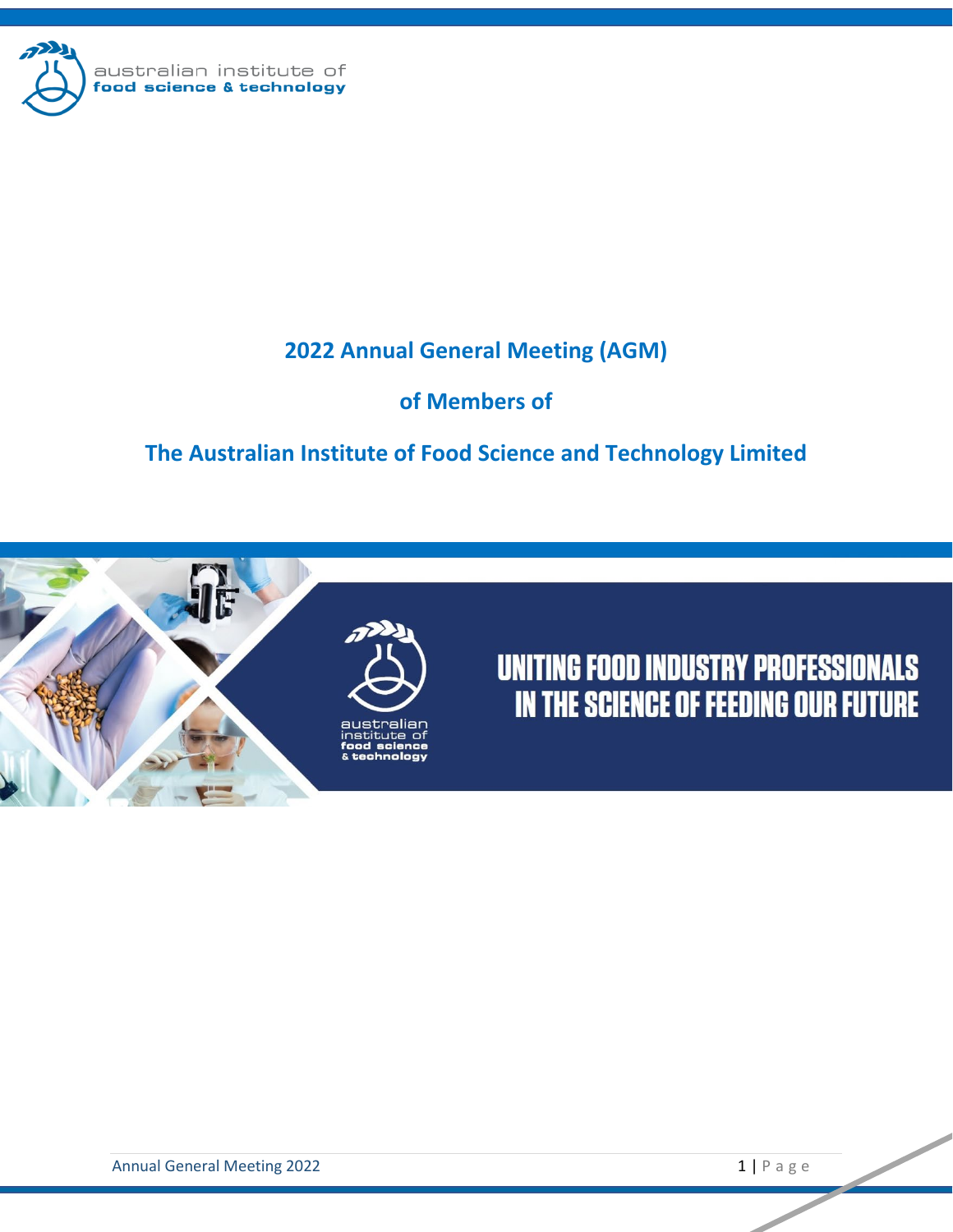

## **Contents**

 $\overline{\phantom{0}}$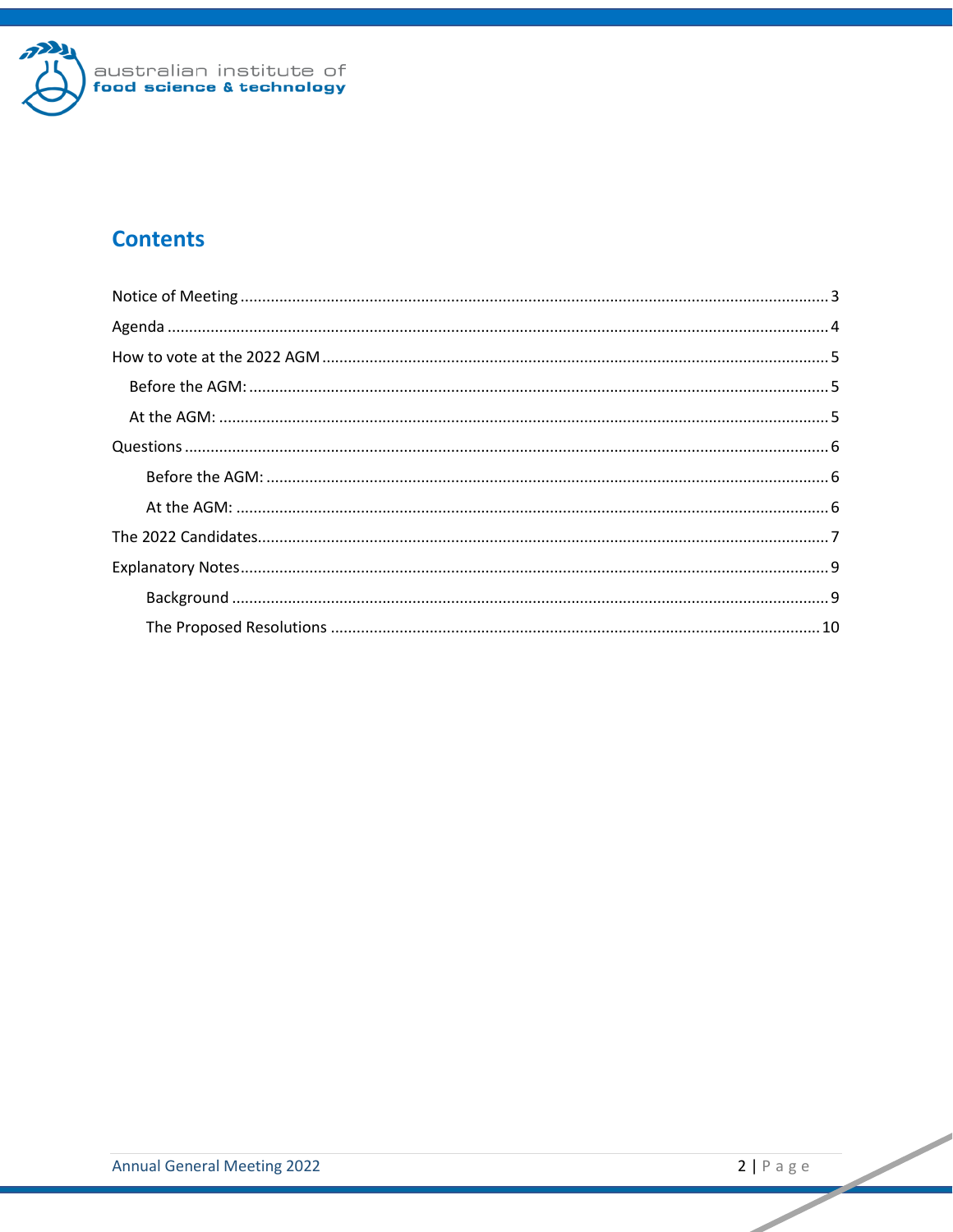

## <span id="page-2-0"></span>**Notice of Meeting**

Dear Member,

This is to advise you of the upcoming Annual General Meeting of the members of the Australian Institute of Food Science and Technology Limited.

| Date:                               | Wednesday May 25, 2022                                                                                                                                                                                                                                            |  |
|-------------------------------------|-------------------------------------------------------------------------------------------------------------------------------------------------------------------------------------------------------------------------------------------------------------------|--|
| Time:                               | 5.30pm (AEST)                                                                                                                                                                                                                                                     |  |
| Place:                              | The Roseville Club<br>64 Pacific Highway, Roseville NSW<br>https://therosevilleclub.com.au/<br>or by Zoom video conference<br>Link will be provided following registration                                                                                        |  |
| <b>Attendance</b><br><b>Options</b> | In person: please register by 5pm (AEST) on Monday 23 May 2022 to secure a<br>place. COVID safe measures will be in place at the venue in line with<br>Government recommendations at the time.<br>Virtually: please register by 5pm (AEST) on Monday 23 May 2022. |  |
| <b>Registration:</b>                | Via the AIFST website:<br>https://www.aifst.asn.au/event-4770896                                                                                                                                                                                                  |  |

#### **At the meeting, members will be asked to:**

- accept the minutes of the 2021 Annual General Meeting
- accept the 2021 Annual Report
- accept the 2021 Auditor's report and the Annual Financial Statements, and
- elect Non-Executive Directors by voting on the resolutions proposed.

**Contract Contract Contract Contract Contract Contract Contract Contract Contract Contract Contract Contract Contract Contract Contract Contract Contract Contract Contract Contract Contract Contract Contract Contract Contr**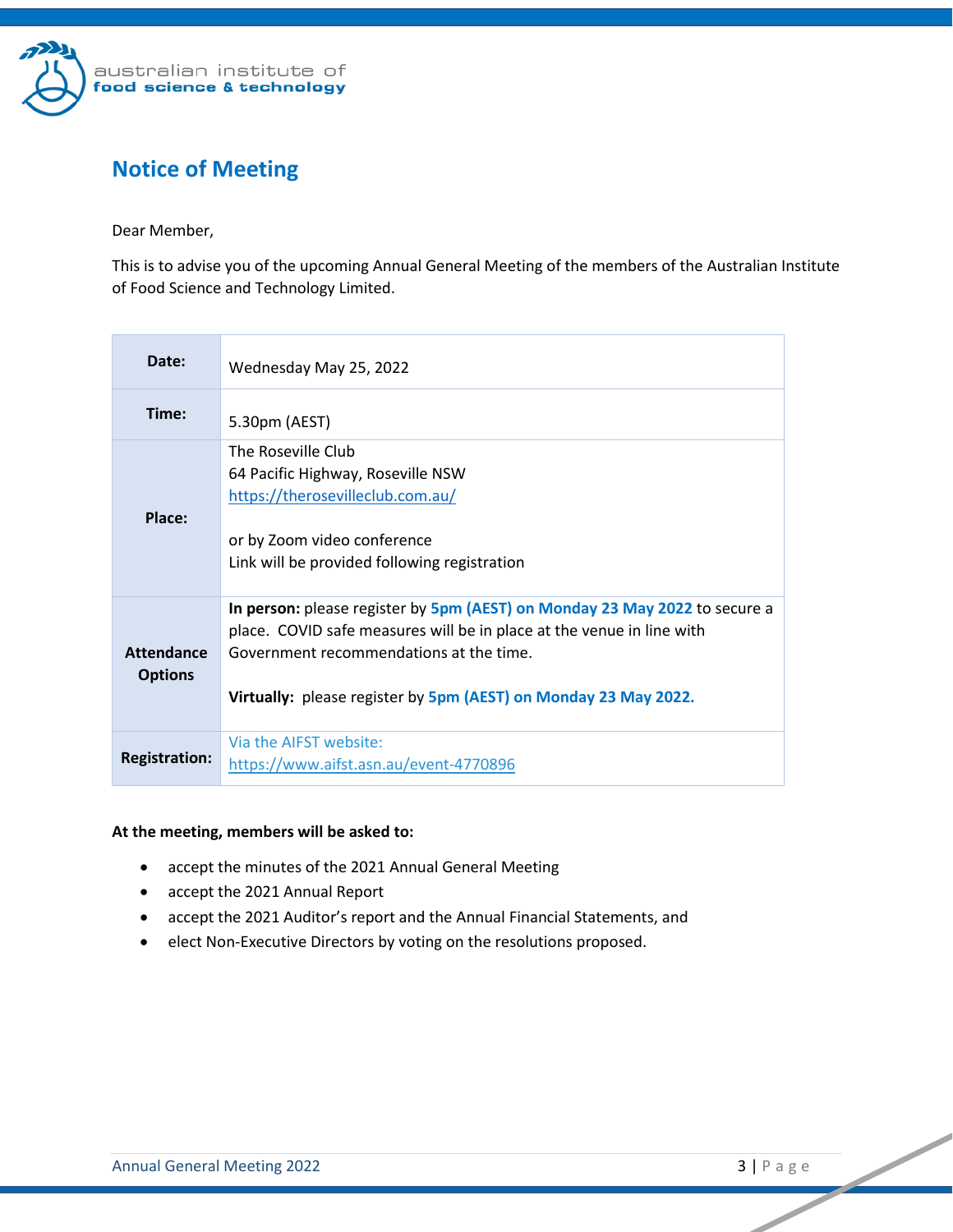

## <span id="page-3-0"></span>**Agenda**

| <b>Agenda Item</b>                                                                                 | <b>Who</b>                                   |
|----------------------------------------------------------------------------------------------------|----------------------------------------------|
| Welcome & Opening of the 2022 AGM<br>Introduction of Directors, Auditors & staff<br>Apologies      | <b>Duncan McDonald</b><br>Chair, AIFST Board |
| <b>Conduct of AGM</b>                                                                              | <b>Fiona Fleming</b><br>CEO, AIFST           |
| 2021 AGM Minutes                                                                                   | <b>Fiona Fleming</b><br>CEO, AIFST           |
| <b>AIFST Chair Report</b><br>Report from the Chair<br>Member questions                             | Duncan McDonald                              |
| <b>Items of Business</b><br>Receive 2021 Financial Statements & Reports<br><b>Member questions</b> | John Kavanagh                                |
| 2022 AGM Resolutions & Poll<br>Introduction of ordinary resolutions<br>Conduct of poll             | Fiona Fleming [TBC]                          |
| <b>Other Business</b>                                                                              | Fiona Fleming [TBC]                          |
| <b>Declaration of Poll</b>                                                                         | Fiona Fleming [TBC]                          |
| Close of AGM                                                                                       | Fiona Fleming [TBC]                          |

In the interests of representing the views of as many members as possible, in accordance with the current constitution all members are entitled to vote in relation to the ordinary resolution(s).

### Ordinary Resolutions

To consider and, if thought fit, pass each of the following matters as ordinary resolutions of the Institute:

- 1. Mr. Duncan McDonald is appointed a non-executive director of the company, with effect from the end of the 2022 AGM for a 3-year term.
- 2. Dr. Michael Depalo is appointed a director of the company, with effect from the end of the 2022 AGM for a 3-year term.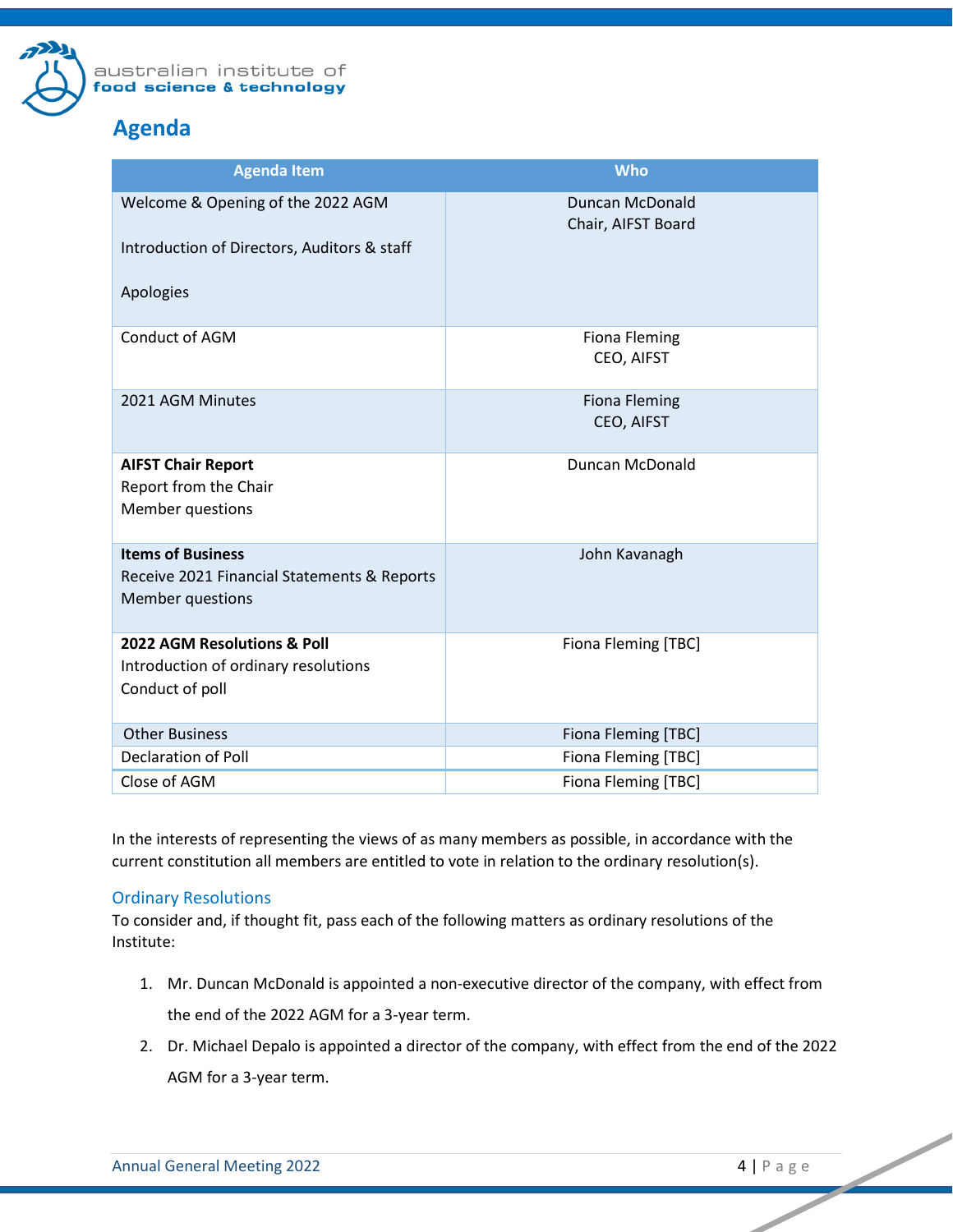

## <span id="page-4-0"></span>**How to vote at the 2022 AGM**

Members entitled to vote can do so in either one of four ways:

|   | <b>Voting Options</b>                        |
|---|----------------------------------------------|
| 1 | Nominate your vote on the Direct Voting Form |
| 2 | Appointing a proxy to vote on your behalf    |
| З | Vote at the AGM in person on 25 May 2022     |
| 4 | Vote at the AGM virtually on 25 May 2022     |

## <span id="page-4-1"></span>**Before the AGM:**

- 1. Nominate your vote on the Direct Voting Form and send to AIFST by 5.00pm (AEST) Monday May 23; or
- 2. Appointing a proxy to vote on your behalf on the Direct Voting Form and send to AIFST by 5.00pm (AEST) Monday May 23; or

The Direct Voting OR Proxy Form Form is available here: **DIRECT VOTING/PROXY FORM** 

The completed Direct Voting or Proxy form **must be received at the AIFST email by 5.00pm (AEST) on Monday 23 May 2022.**

## <span id="page-4-2"></span>**At the AGM:**

3. Vote at the AGM in person on 25 May 2022:

Members will be able to vote in person by competing the voting paper that will be provided on arrival at the AGM venue.

4. Vote at the AGM virtually on 25 May 2022

Members will be able to vote via the virtual Zoom platform using the "chat" function in zoom by sending a private chat message to Fiona Fleming, the Company Secretary.

An abstention will not count as a vote in determining whether the required majority to pass the resolution has been achieved.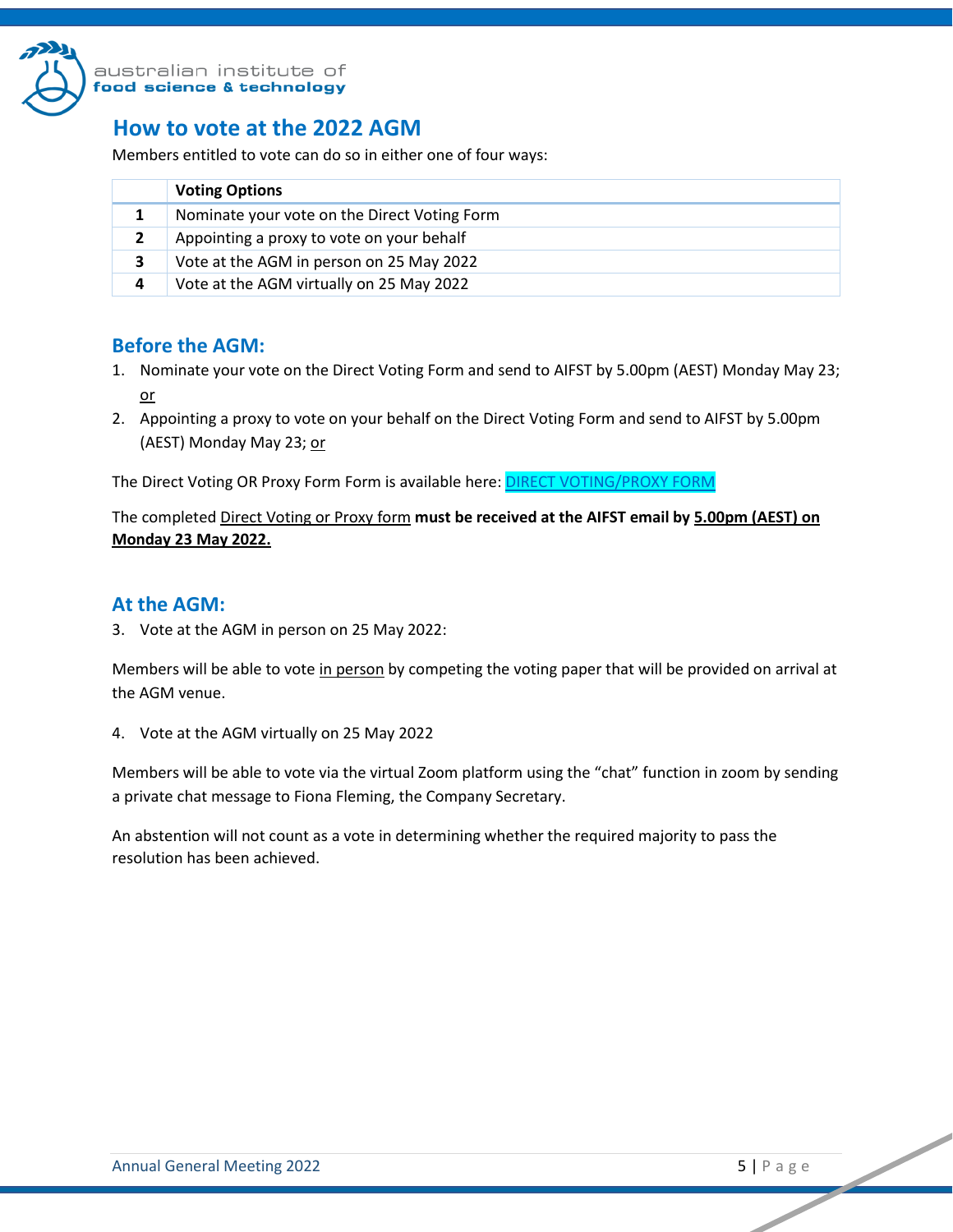

### australian institute of ood science & technology

### Notes on the Direct Voting or Proxy form

Before you complete the voting form, please read the following instructions and the explanatory notes included in this document.

### Voting by a proxy

If you appoint a proxy and you specify the way your proxy is to vote on a proposed resolution, then the proxy must vote for you on a poll as specified in your Proxy Form.

### Due date for Voting Forms

Please ensure that the AIFST Company Secretary receives your completed Voting form by **5.00pm (AEST) on Monday 23 May 2022.** 

Any forms received after that time will not be valid for the scheduled meeting.

### **Queries**

For assistance, please contact AIFST 0447 066 324 or e-mail aifst@aifst.com.au

## <span id="page-5-0"></span>**Questions**

Members who wish to register questions before the Annual General Meeting concerning any of the proposed resolutions are invited to do so. Your questions are very important to us.

Members can ask questions on the proposed resolutions in one of two ways:

## <span id="page-5-1"></span>Before the AGM:

1. Members who wish to register questions before the Annual General Meeting concerning the proposed resolutions are invited to do so.

An online form has been created for you to submit questions to the Company Secretary, at the contact details shown above **by 5.00pm (AEST) on Monday, 16 May 2022**.

### **[CLICK HERE TO SUBMIT YOUR QUESTION](https://form.jotform.com/aifst/2022-agm-question-form)**

Should questions be submitted, we will update the Institute's website by 5.00pm (AEST) on Friday, 20 May 2022 with an "Answers to Asked Questions" document so voting members may consider the answers provided before making their vote or appointing their proxy.

## <span id="page-5-2"></span>At the AGM:

- 2. In person or virtually at the AGM on 25 May 2022 when the Chair calls for questions during the AGM:
	- a. in person or virtually,
	- b. using the "chat" function in zoom by sending a private chat message to Fiona Fleming the Company Secretary or to the group.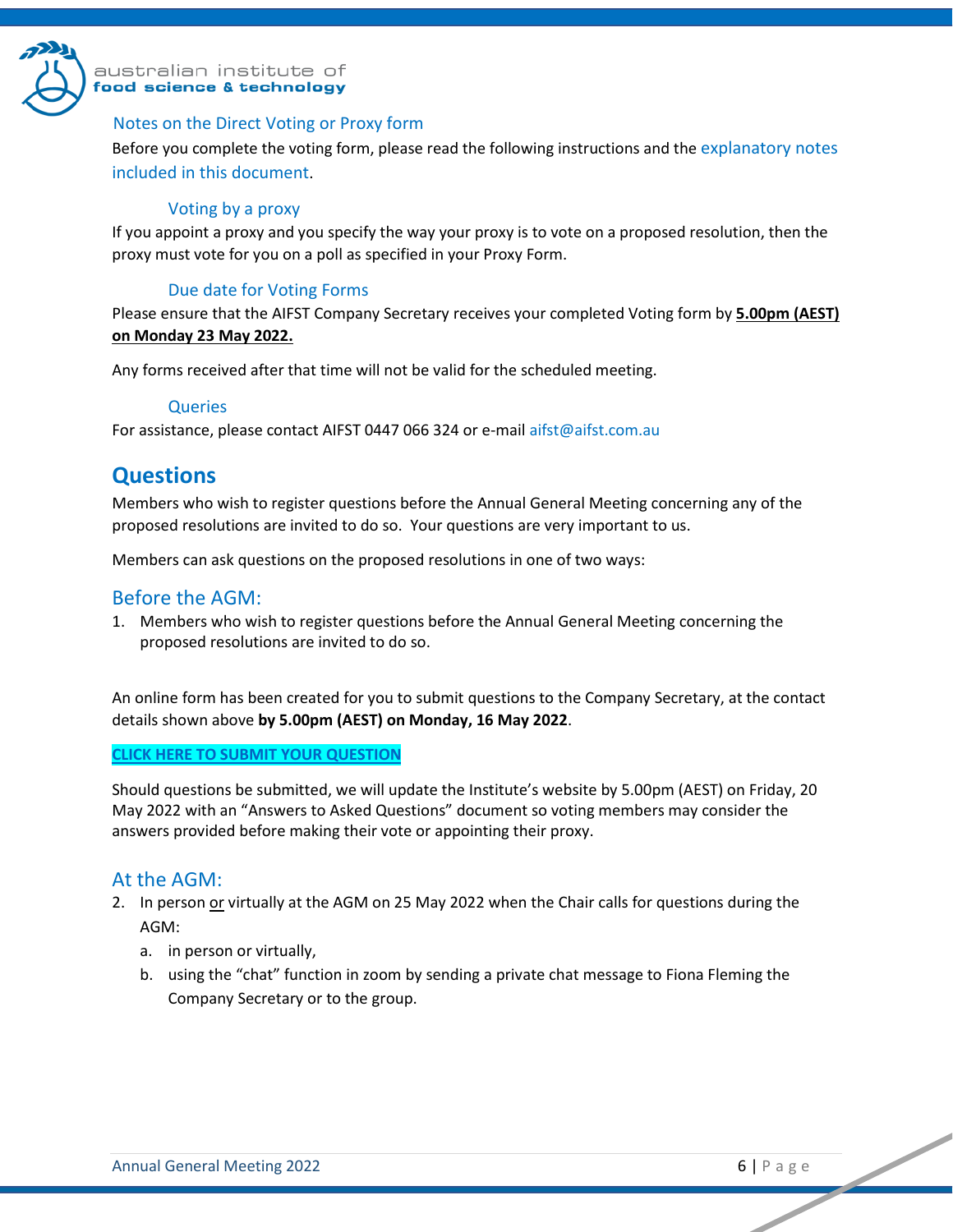

# <span id="page-6-0"></span>**Michael Depalo**



Michael Depalo has over 40 years' experience in food product development, ingredient technology, and food regulation. After a distinguished career at the Arnott's Group, most recently leading the regulatory and specifications team across APAC, Michael is now the founder of ANZ Food Innovation and Compliance Network, a consultancy established to support and advise food businesses and their stakeholders in R&D, Food Labelling and Regulations.

Michael is committed to the promotion of Food Technology and the Food Industry and is a member of the AIFST Technical Advisory Committee and a mentor in the AIFST Mentor programme. Michael was also a long serving member of the Australian Food and Grocery Council Health, Nutrition and Scientific Affairs Committee serving as deputy chair for many years.

Michael is a trusted advisor and has been a Board member

and Trustee of several not for profit and member-based organisations and CRCs. He was awarded the 2016 Arnott's Group "Leading with Integrity Award" for demonstrating consistent and uncompromising adherence to strong moral and ethical principles and values.

Michael has a Bachelor of Applied Science from UTS where he received the Institute Medal and a PhD in Biotechnology from UNSW. Michael has over 30 years of continuous membership with AIFST and is a Fellow of the Institute.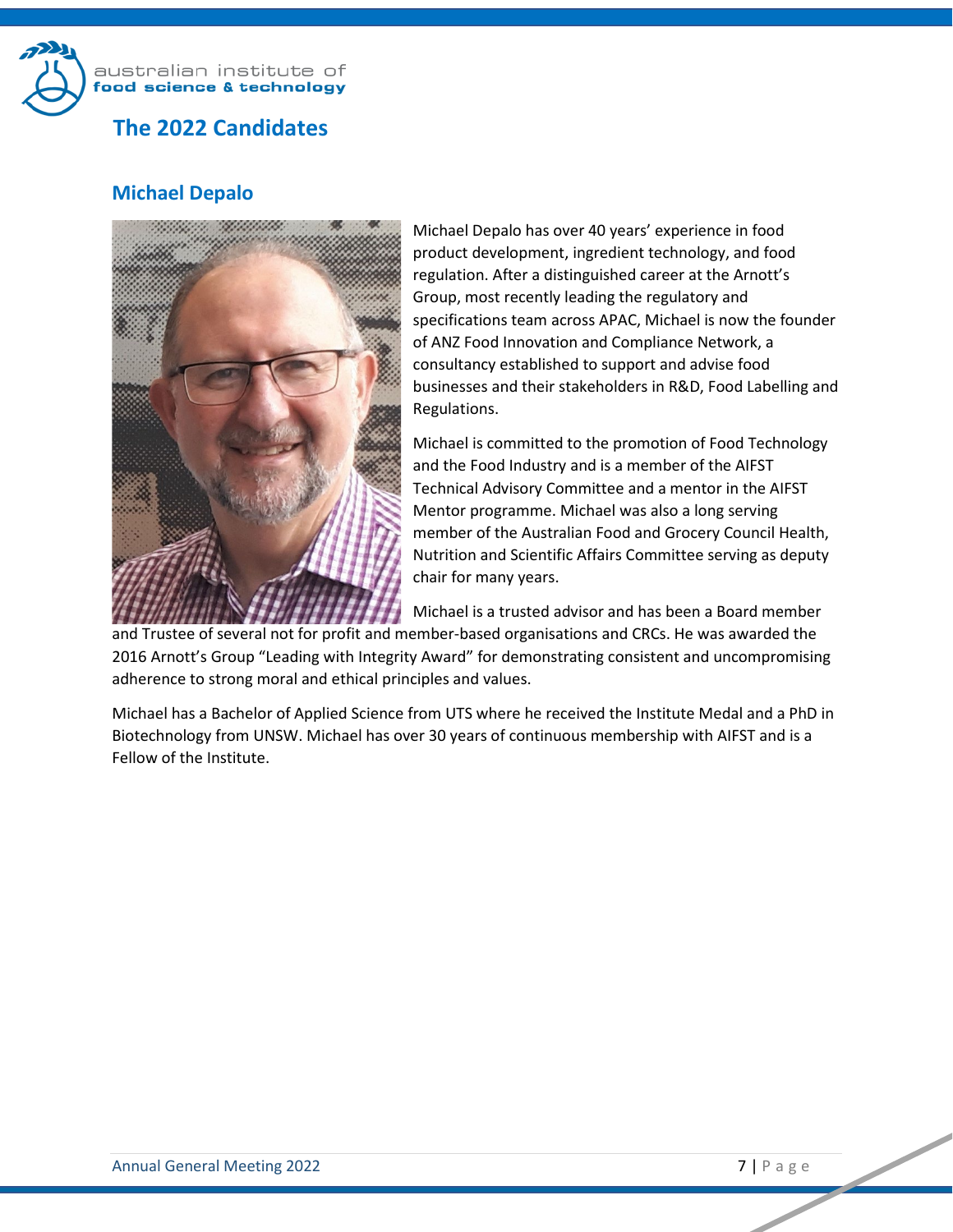

## **Duncan McDonald**

B. App. Sc (Food Technology), MBA, FAIFST, GAICD



Duncan is a Fellow and the current President and Chair of the AIFST Board.

Duncan also operates his own food ingredient and technology business servicing food manufacturers. Duncan has enjoyed a longstanding and diverse food industry career (Food Science, Operations, Commercialisation and Strategy), with a solid financial and cultural performance record stemming from past Senior Management responsibilities. This has covered Australia and international operations within blue-chip organizations such as Nestlé, Symrise, Goodman Fielder and Burns Philp.

Duncan has been actively involved with various Boards, including Symrise (Oceania), Burns Philp, and his own companies. Duncan served as an elected Local Government

Councillor for two terms (starting 2008), where in addition to normal Council activities, he was a founding member of the Council's Audit and Risk Committee, chaired the Kur-ring-gai/Hornsby Meals on Wheels Board, and was a Community Aid Director. Recently Duncan was involved in a Federally funded activity preparing National Meal Guidelines for Age Care.

In addition to Chairing the AIFST Board, Duncan actively participates in Board Committees and is a regular attendee and participant in webinars and events. In 2011 he chaired the 44<sup>th</sup> Annual AIFST Convention in Sydney. Between 2005-2007, he chaired the Australian Flavour and Fragrance Association, and in the 1990's initiated the AIFST Membership Marketing Committee.

In reapplying for the AIFST Board, Duncan is committed to further build on the significant accomplishments of the Institute over the past three years. This includes continuing to attract new members and build membership, facilitating the delivery of an increasing range of member focussed events and activities, and advancing the Board's strategic vision for a vibrant Australian food industry.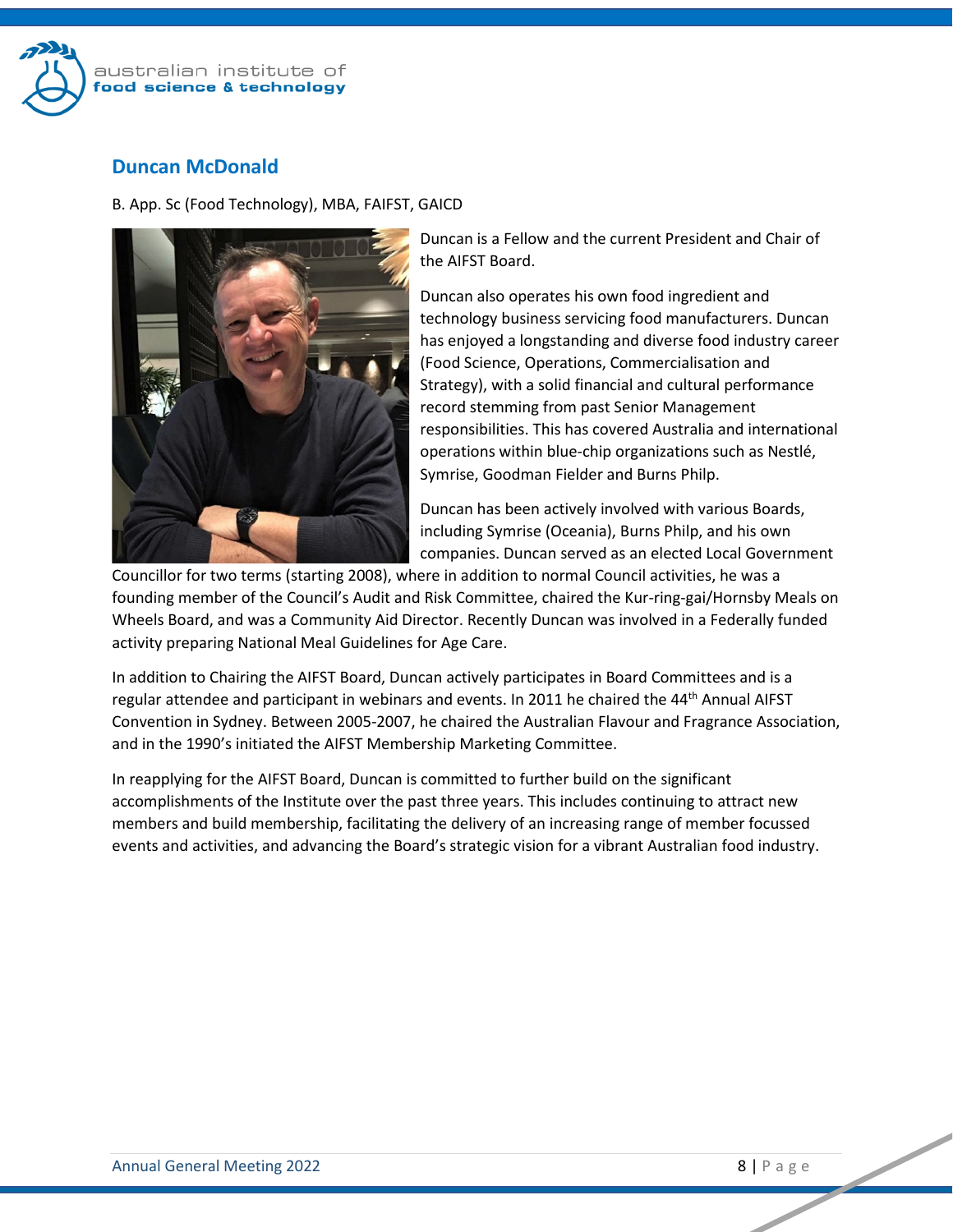

## <span id="page-8-0"></span>**Explanatory Notes**

#### **Important notice:**

This is a document that should be read in its entirety. This document comprises the Explanatory Notes referred to in the Notice of Meeting. Please ensure you read this document before you vote at the Annual General Meeting on 25 May 2022 and contact the AIFST Office if you have any questions.

## <span id="page-8-1"></span>**Background**

The structural changes made following the Extraordinary General Meeting held in October 2014 included creating a smaller, more decisive board and setting a maximum six-year term for directors using a cycle of compulsory retirements each year, with a view to moving to a skills-based board (including up to two non-members).

Ms Sandra Loader and Mr Duncan McDonald are retiring as directors by rotation under the requirements of the Constitution – both having served a three-year term.

Ms Sandra Loader and Mr Duncan McDonald offered themselves for re-election. In addition, Mr Michael Depalo applied for the Non-Executive Director role and is a worthy candidate alongside Ms Loader and Mr McDonald.

In 2015 following the Constitutional change to AIFST, the board implemented a rigorous Non-Executive Director selection process. The process used annually identifies nominees for appointment as directors of the company against the identified future skills required on the AIFST Board to govern the organisation considering the needs of members and the changing industry environment. The selection process involves:

- establishing a skills-matrix of the existing directors as well as determining a desired skill mix for the board, enabled the identification of a 'skills gap' in General Board, CEO, or management experience and Government policy and engagement.
- inviting both members and non-members, through the Australian Institute of Company Directors and notification directly to members, to nominate themselves for appointment as a non-executive director of AIFST.
- appointing a Selection Committee to review all the candidates and make recommendations to the board. The 2022 Selection Committee comprised:

| Mr. Deon Mahoney   | AIFST Non-Executive Director and Fellow                             |
|--------------------|---------------------------------------------------------------------|
| Ms. Suz Allen      | AIFST Non-Executive Director and Professional Member                |
| Ms. Bronwyn Powell | AIFST Non-Executive Director and Member                             |
| Dr. Lisa Szabo     | AIFST Fellow and Group Director Food Safety & CEO Food Authority at |
|                    | the NSW Department of Primary Industries                            |
| Mr. Mark McCoy     | Independent governance expert                                       |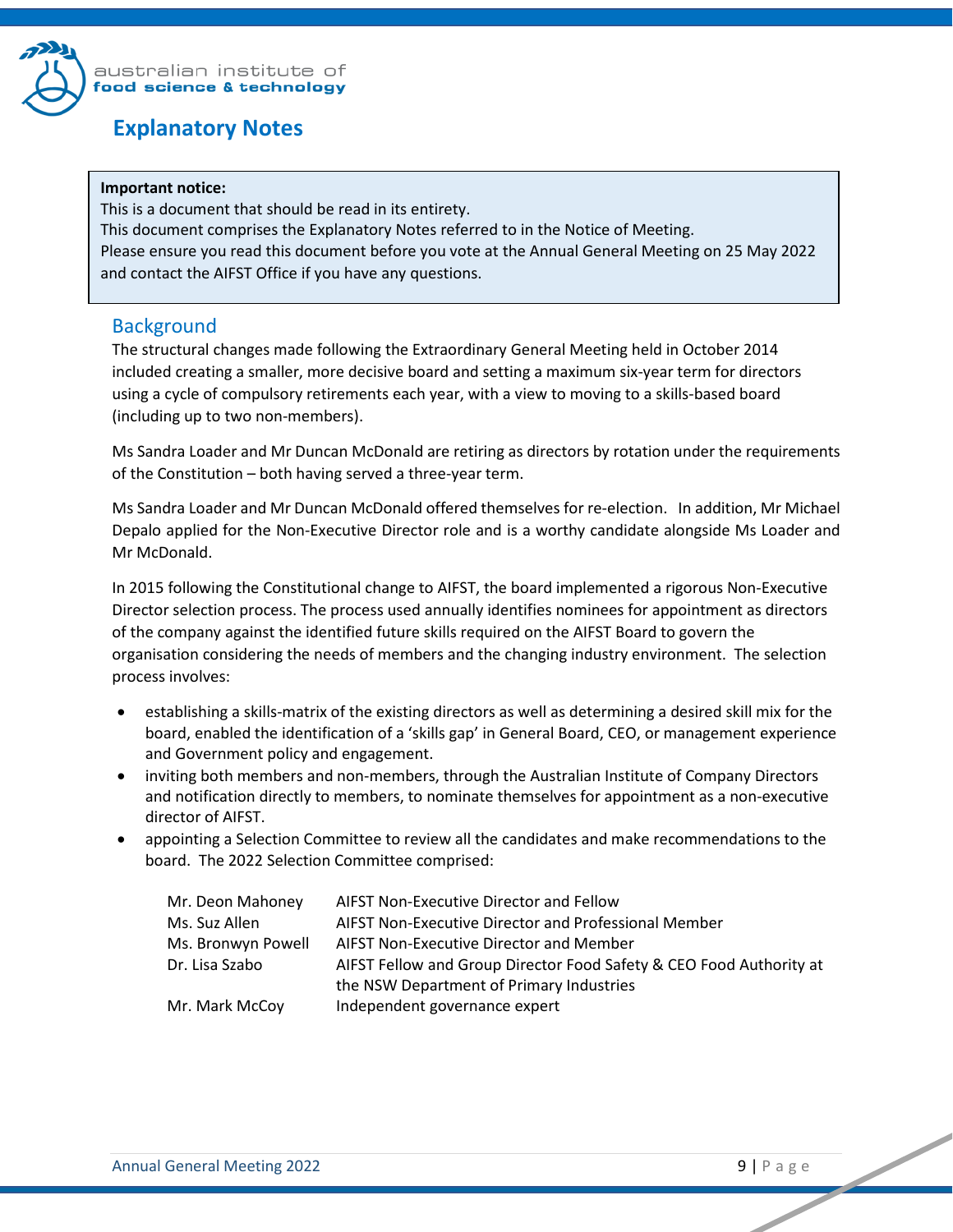

- the Selection Committee reviewed the applications and CVs of all applicants and determined a short-list of four candidates to be interviewed. The Selection Committee interviewed the four short-listed candidates and recommended to the board that Dr. Michael Depalo, Ms. Sandra Loader, and Mr. Duncan McDonald be nominated for appointment as directors of AIFST, and
- the board reviewed the recommendations of the Selection Committee and conducted an additional review of its own and, ultimately, endorsed the recommendation of the Selection Committee
- a ballot of members was conducted in April to select two candidates for the two positions available on the board.
- Mr. Duncan McDonald and Dr. Michael Depalo were subsequently selected by the ballot of members for appointment to the role of non-executive director of the company. This will be proposed to members as ordinary resolutions at the 2022 AGM on 25 May.

## <span id="page-9-0"></span>The Proposed Resolutions

There are two proposed Ordinary Resolutions.

In accordance with the Constitution all members are entitled to vote on the ordinary resolutions.

#### **The ordinary resolutions are:**

1. Mr. Duncan McDonald is appointed a non-executive director of the company, with effect from

the end of the 2022 AGM for a 3-year term.

2. Dr. Michael Depalo is appointed a director of the company, with effect from the end of the 2022

AGM for a 3-year term.

#### **ORDINARY RESOLUTIONS 1 and 2**

Each of the candidates nominated to be a director of the company have verbally consented to act in that capacity, if approved by members, and the board believes they would each make a significant contribution to the collective skill set of the board.

### **CONCLUSION IN RELATION TO A "YES" VOTE FOR ORDINARY RESOLUTION 1**

A vote in favour by 50% or more of all members who vote for Resolution 1 would result in Mr. Duncan McDonald becoming a director of the company effective from the close of the 2022 Annual General Meeting for a 3-year term.

### **CONCLUSION IN RELATION TO A "YES" VOTE FOR ORDINARY RESOLUTION 2**

A vote in favour by 50% or more of all members who vote for Resolution 2 would result in Dr. Michael Depalo becoming a director of the company effective from the close of the 2022 Annual General Meeting for a 3-year term.